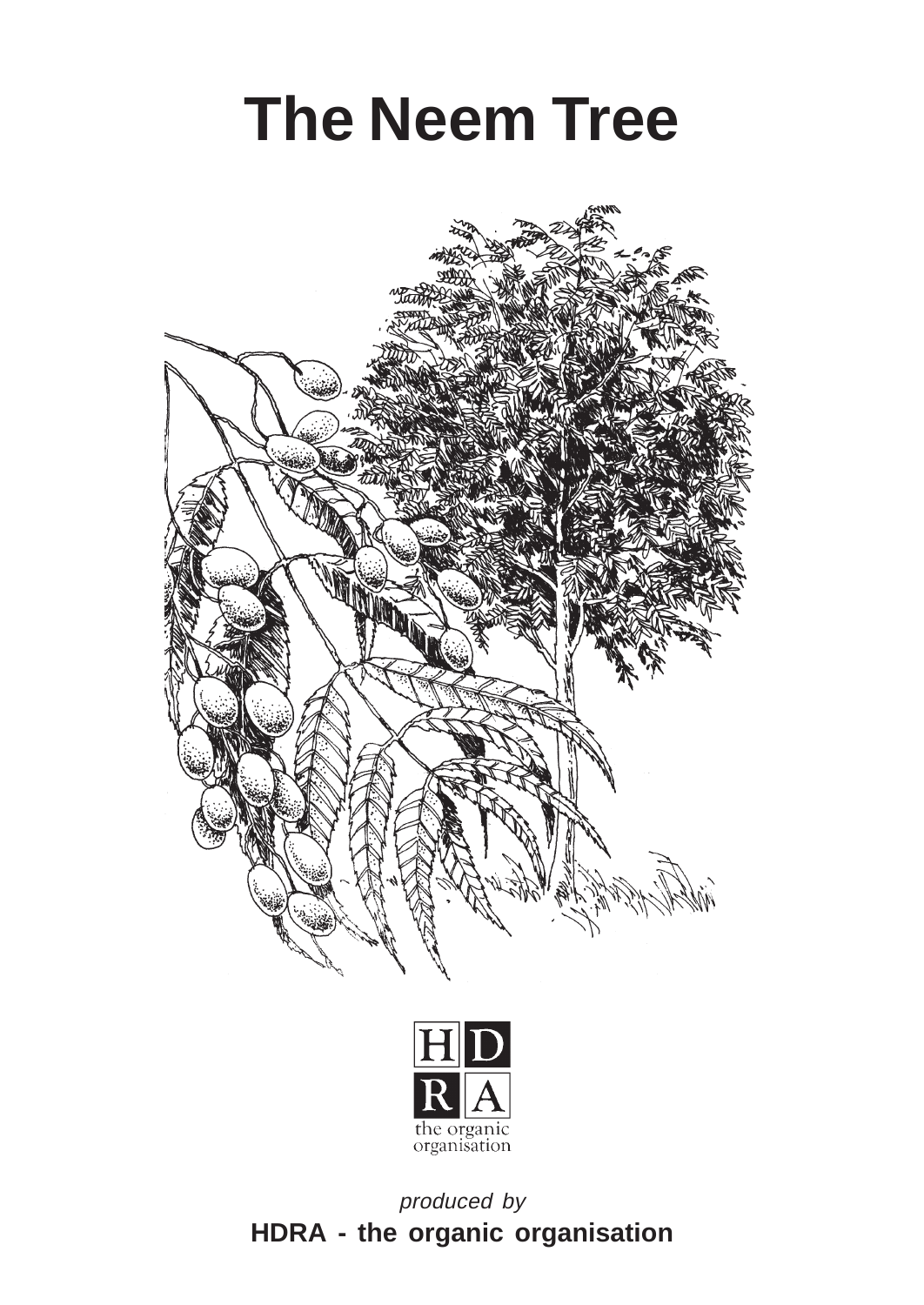# **What is neem?**

The neem tree (Azadirachta indica) is native to tropical South East Asia. It is fast growing, can survive drought and poor soil and keeps its leaves all year round. It is a tall tree, up to 30 metres high, with leafy spreading branches. Many white flowers which smell of honey appear for the first time when the tree is 2 to 3 years old, and the tree bears fruit after 3 to 5 years. The ripe fruit are about 2 centimetres (cm) long and oval shaped. Inside the fruit there is a lightcoloured seed about 1.5 cm long.

# **How does neem grow?**

# **Rainfall and altitude**

Neem trees can be grown in areas which have between 400 millimetres (mm) and 1500mm of rain each year. It performs best at an altitude of less than 1,500 metres.

## **Temperature**

Neem trees will survive very hot temperatures, up to 44°C and as low as 4°C. Some people report neem trees surviving light frost.

The seeds of neem do not live long and are usually planted as soon as possible after the fruit ripens and usually within three months. To help the seeds live longer the fruit pulp should be removed by hand and the seeds dried in the shade to a level of 15 to 20% moisture content. If the seeds have been properly air dried they should survive for up to twelve months in a refrigerator at 4°C.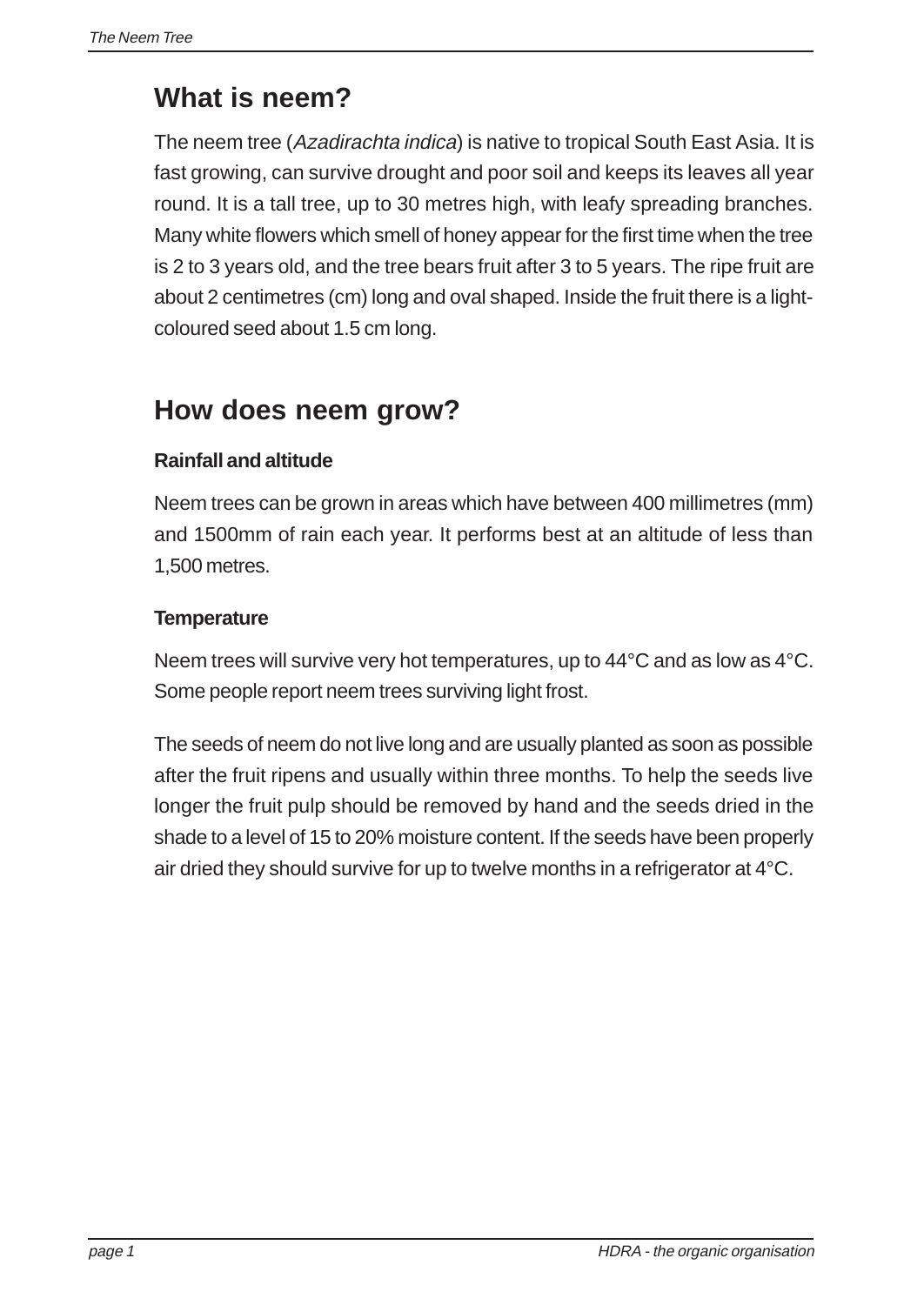# **How can neem be used?**

Although it has many uses, the most important use for neem products is to fight against crop pests and diseases. Worldwide approximately one third of crops in the field and in storage are lost to pests each year. The worst affected are maize and rice in Africa and Asia. The main focus of this booklet is to describe how neem can be used to help combat and overcome these problems.

# **How do neem extracts control pests?**

Neem extracts contain a natural chemical called azadirachtin. The substance is found in all parts of the tree. The leaves are used effectively, though the chemical is much more concentrated in the fruit, especially in the seeds.

Neem extracts do not usually kill insect pests immediately. They change the feeding or life cycle of the insect until it is no longer able to live or have young. This might mean that the neem extract takes a long time to work if the pest attack is severe. Other insects will avoid a plant treated with neem extracts.

When neem products are exposed to light they begin to lose their ability to control pests. For this reason the commercial neem based insecticide, Margosan-O, that is sold in the USA, contains a sunscreen. Neem based pesticides are suitable for use in developing countries because the useful chemicals can be easily removed from the neem without the use of expensive and complicated equipment.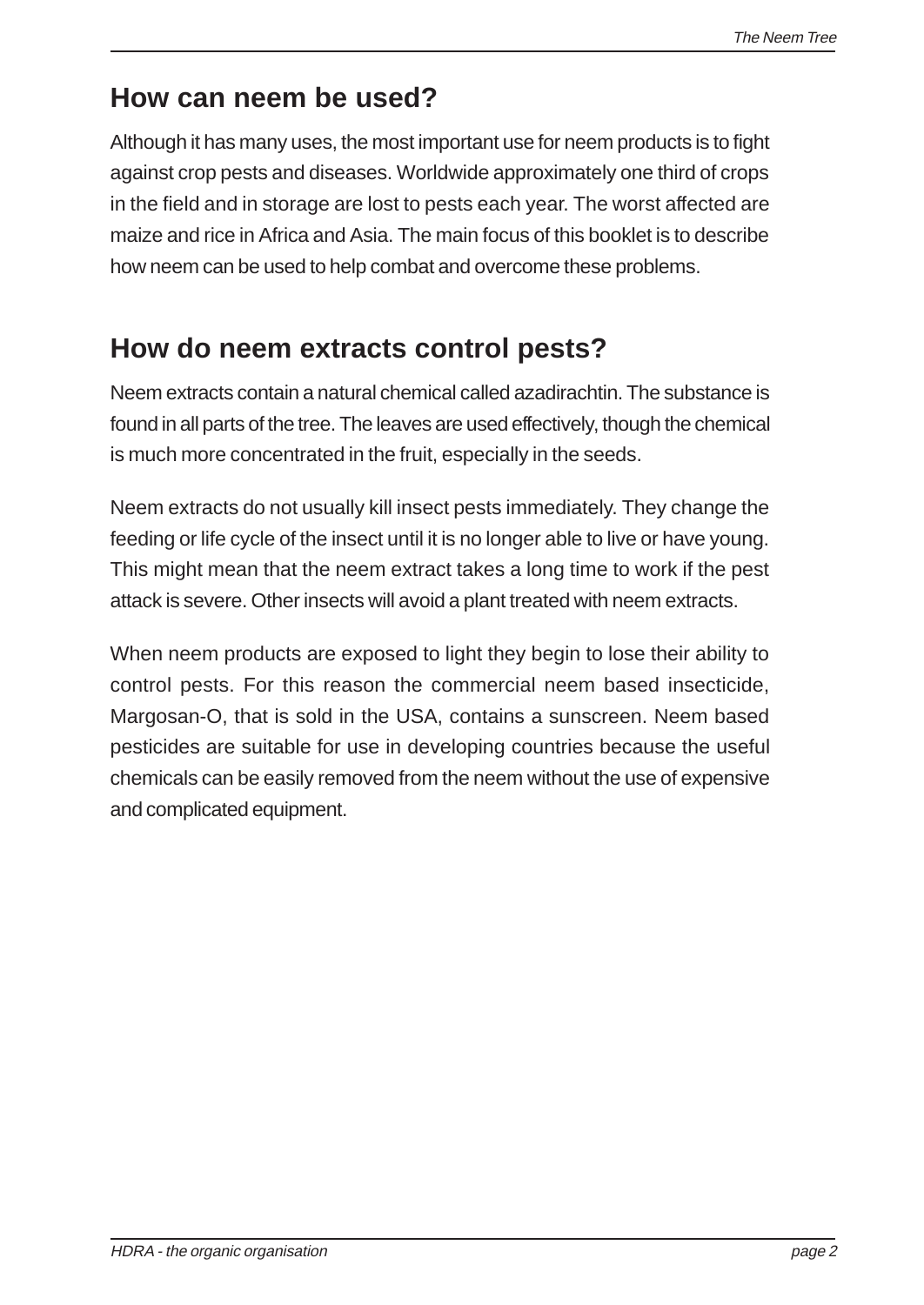# **The uses of neem**

There are many different ways to use the extracts of the neem tree. Some of the most common methods are described in this section.

## **Neem leaves for grain storage**

When neem is used in grain storage, pests can be kept away from the grain for a whole year; but if the grain is already infected with pests the protection will not work.

#### **Method one**

- 1. Place a 1.5 cm layer of fresh neem leaves, is placed in the bottom of a storage container.
- 2. Place a layer of sun dried grain (up to 30cm) is placed on top of this followed by another layer of neem leaves.

These layers can be repeated until the container is full, finishing with a good layer of leaves.



A grain container showing how neem leaves are applied between the layers of grain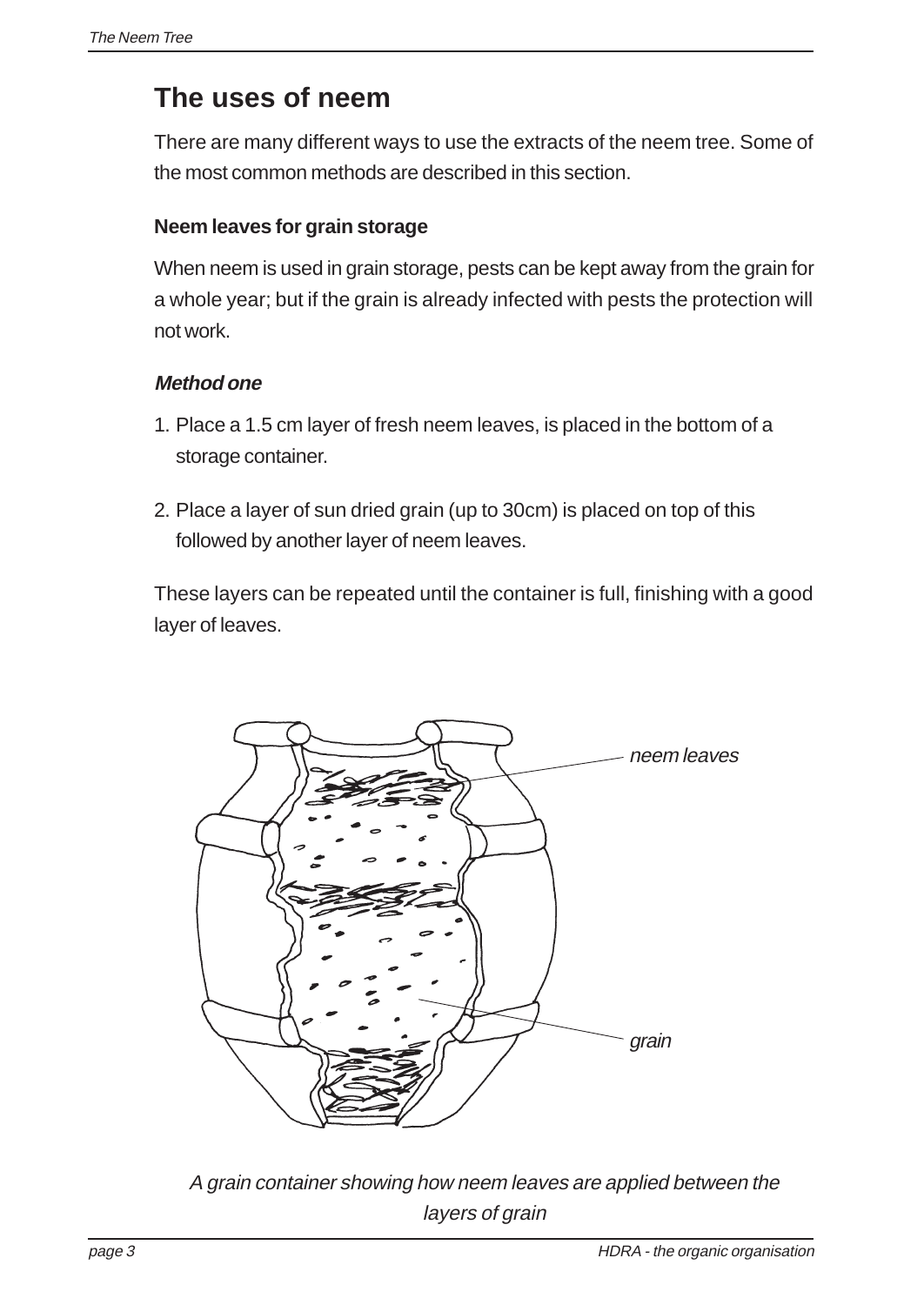## **Method two**

- 1. Dry neem leaves in the sun so that the leaves stay green.
- 2. Grind them into a powder.
- 
- 3. Mix the powder with clay and water.
- 4. Plaster the inside walls of the storage container with the mixture and allow to dry.
- 5. Place a layer of neem leaves, which have been dried in the shade, on the bottom of the container.



- 6. Fill the container with grain.
- 7. Place a layer of dried neem leaves on top and close the storage container.

# **Method three**

If grain is being stored in sacks, neem leaf powder can be mixed directly with the grain. Mix 1 or 2 kilograms (kg) of powder to 100 kg of grain.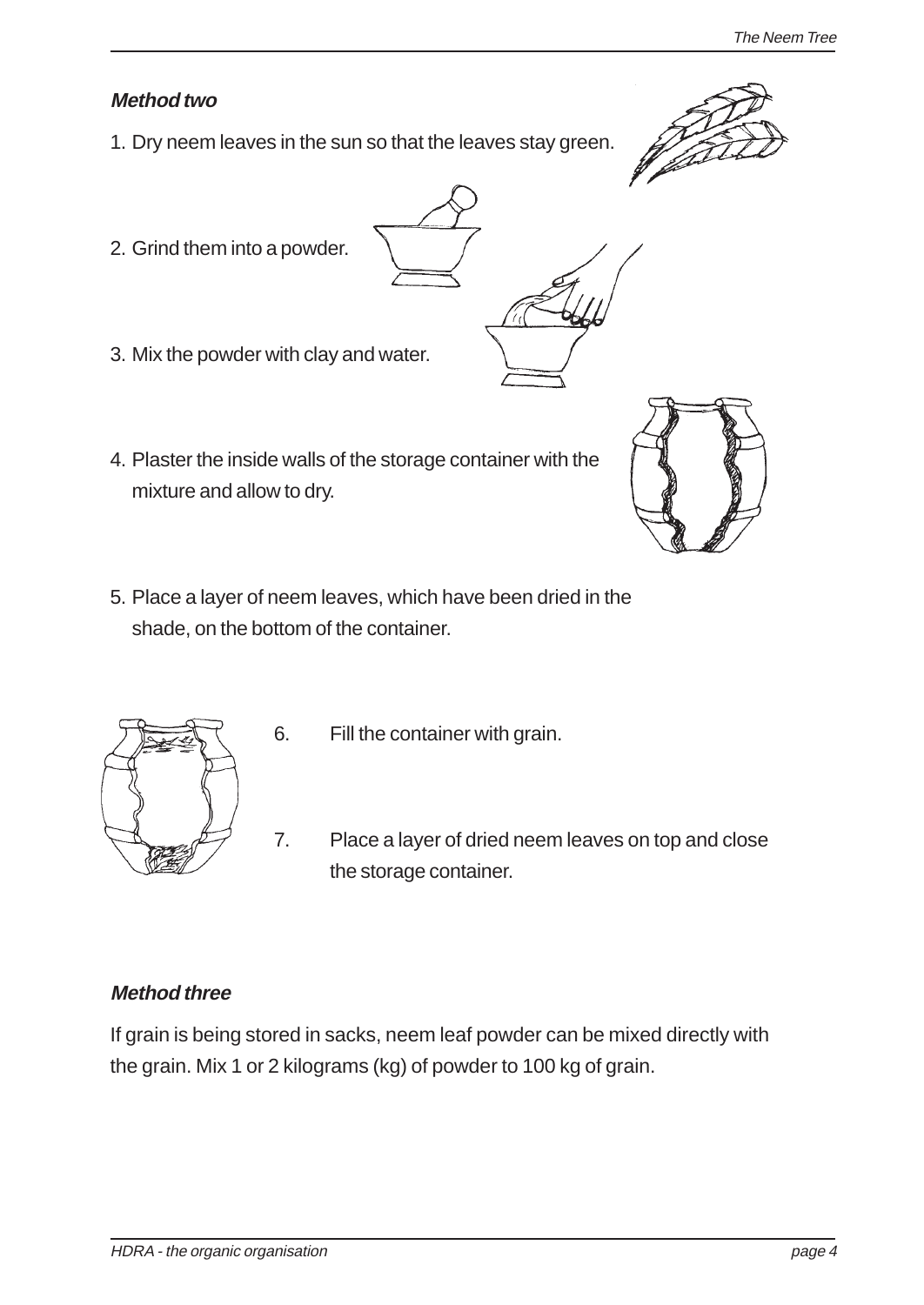## **Crushed neem**

## **Preparing crushed neem seed**

1. The ripe fruit pulp should be removed from the seed as soon as possible after harvest, otherwise the seeds may become covered in mould. In some areas birds or fruit bats eat the pulp if the seeds are left outside and uncovered.



- 2. The seeds should then be laid out in a thin layer in the sun to dry out for a few days.
- 3. The dried seeds should be stored in containers with plenty of air to stop mould growing, such as baskets or sacks.
- 4. The shells have to be removed using stones or a big mortar. The loose shells can then be removed by winnowing in the same way as with cereals.
- 5. The kernels are then ground in a mill or in a mortar.

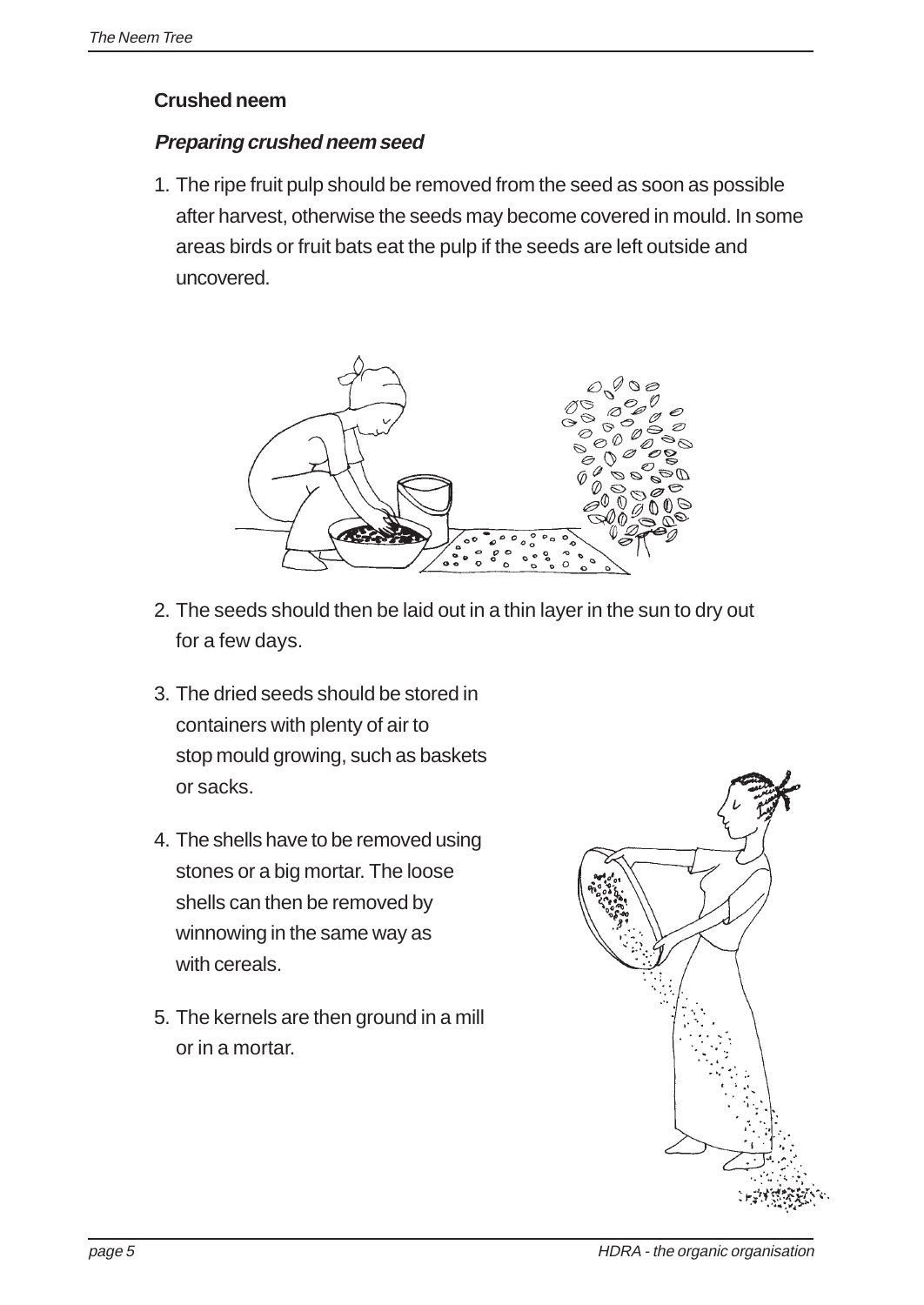## **Crushed neem seed to control stem borers on young plants**

- 1. A small amount of crushed neem seed powder should be mixed with the same amount of dry clay or sawdust.
- 2. The mixture is sprinkled over young plants or placed in the funnel of young maize and sorghum plants.
- 3. Rain will gradually dissolve the active chemicals in the neem seed.
- 4. This treatment may need to be repeated every 8 to 10 days until the plants flower.



Neem powder is sprinkled in the funnel of young maize plants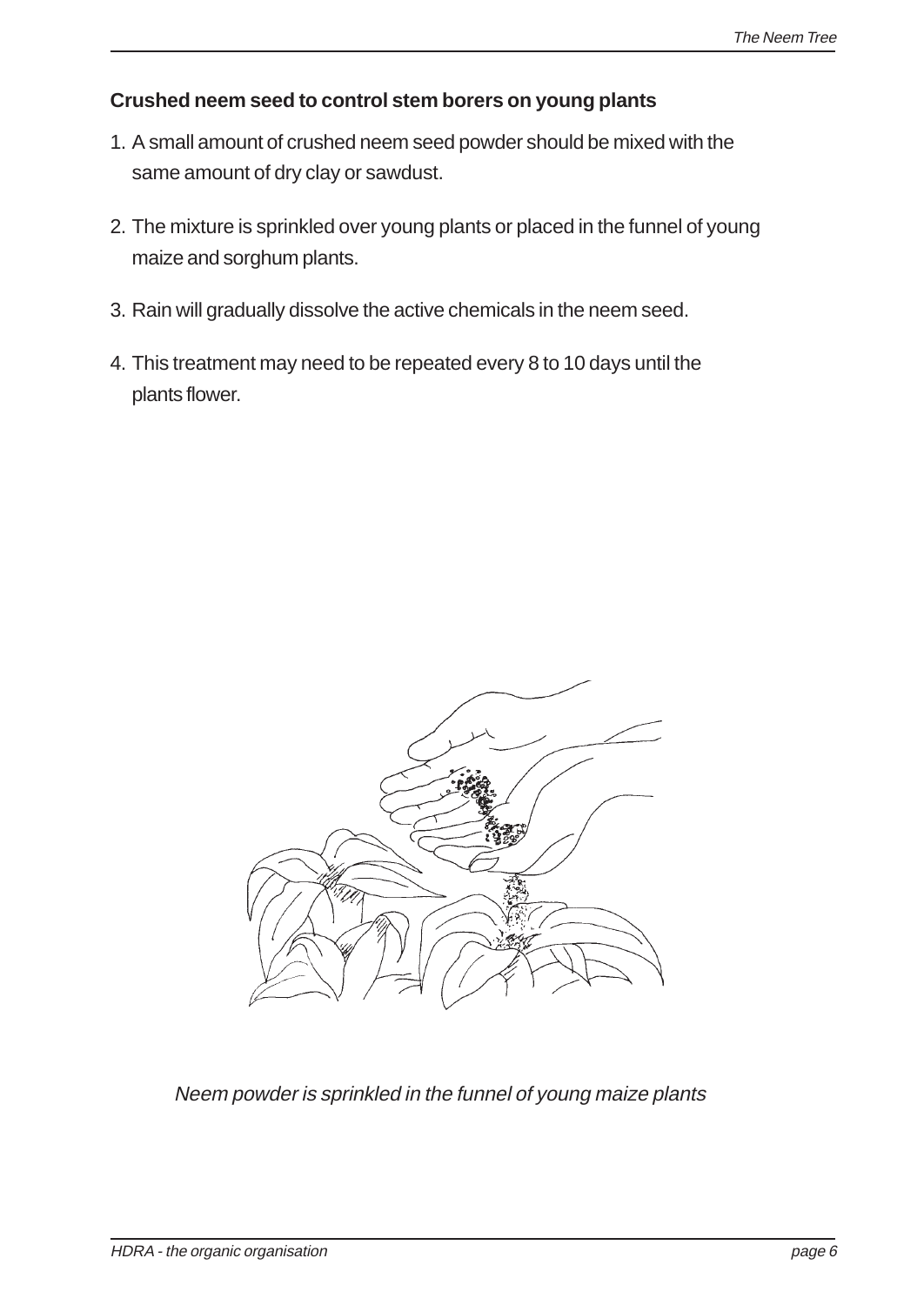## **Neem oil from neem seed**

You should be able to extract 100 to 150 milligrams of oil for every 1 kilogram of neem seed.

#### **Extracting neem oil**

- 1. To press neem oil by hand, the kernels of the neem seed should be crushed in a mill or pound in a mortar.
- 2. Add a small amount of water until the mixture forms a firm paste that can be kneaded.
- 3. Knead the paste until oil drops form on the surface.





- 4. Press firmly to extract the oil.
- 5. The kneading and pressing should be continued in turn until the maximum amount of oil is removed. (The oil content of the seed kernel is about 45%).

In some areas there are traditional ways of removing oil from other seeds such as sesame or groundnut. It is a good idea to try these methods with neem. Heating the oil will not affect the ability of neem to control insects.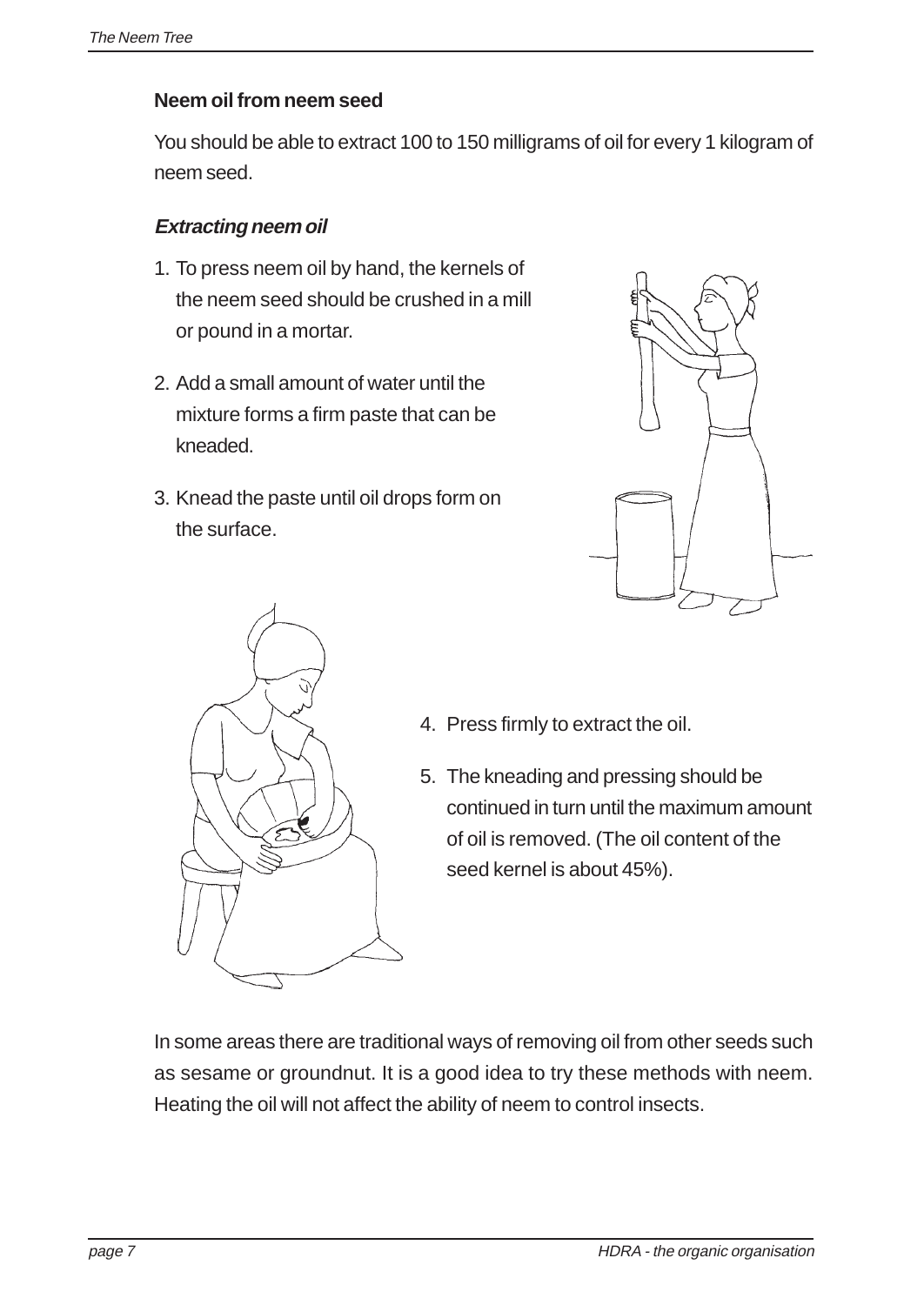## **Controlling Bruchid beetles in stored beans with neem oil**

Neem oil is used to control Bruchid beetles which are small beetles whose larvae eat into stored beans and other legumes.

Mix 2 to 3ml of neem oil for every 1kg of beans or seeds before storing.

The oil has a bitter taste but it is not reported to change the taste of stored beans for humans to eat.





Cowpea Bruchid Groundnut Bruchid

# **Control of soil-borne pests**

The neem cake which is left after the oil is extracted from the seed, is also useful for controlling several pests which live in the soil, particularly nematodes.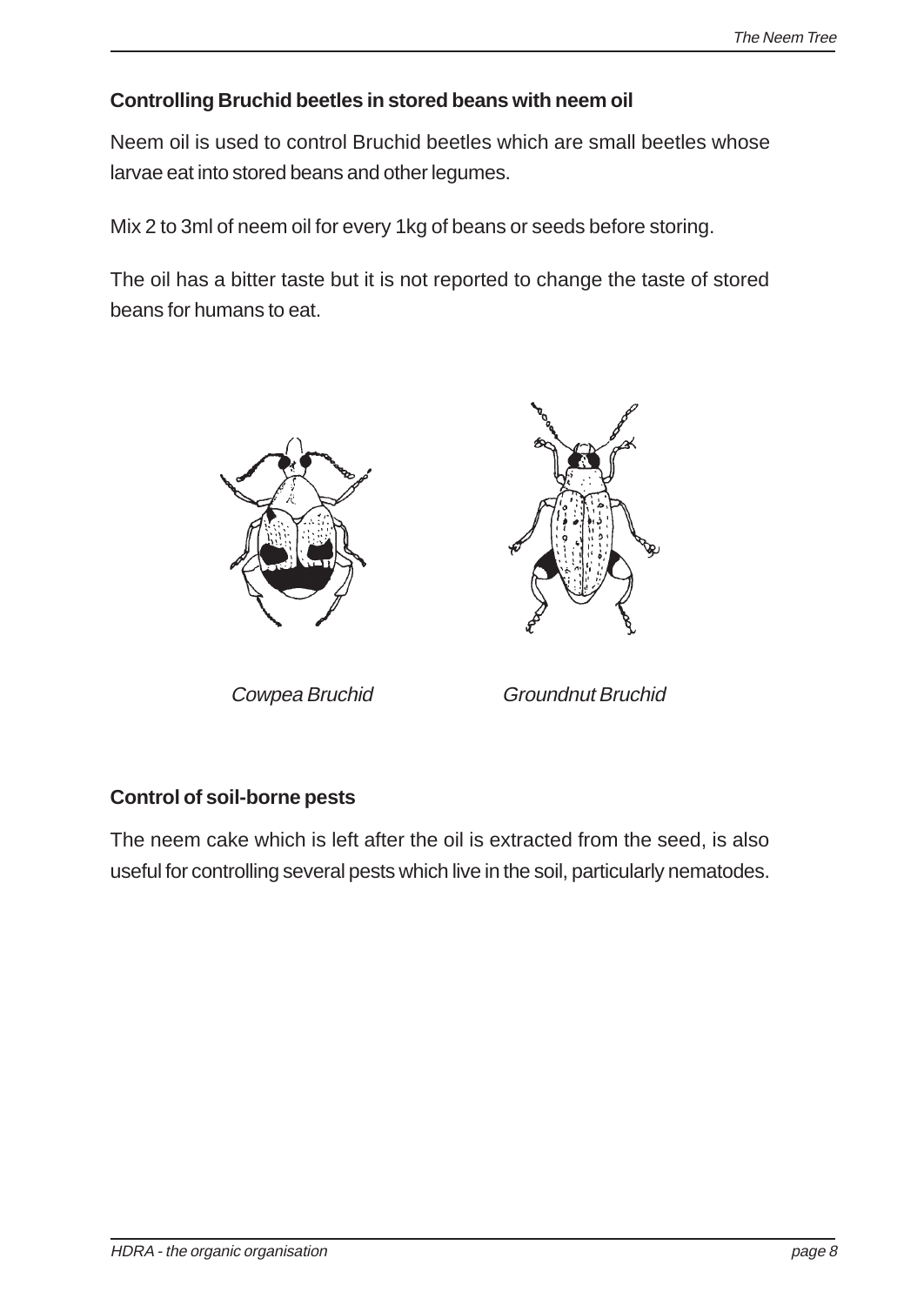#### **Neem water**

#### **Preparing neem water**

- 1. Grind 500 grams (g) of neem seed kernels in a mill or pound in a mortar.
- 2. Mix crushed neem seed with 10 litres of water. It is necessary to use a lot of water because the active ingredients do not dissolve easily. Stir the mixture well.
- 3. Leave to stand for at least 5 hours in a shady area.
- 4. Spray the neem water directly onto vegetables using a sprayer or straw brush.



5. Once applied the effect of the neem lasts for 3 to 6 days.

Neem water can be stored and will remain effective for 3 to 6 days if it is kept in the dark.

If crops have to be watered, water should go directly on the soil because water running over the leaves of sprayed plants may wash off the neem water extract.

It has been estimated that 20 to 30kg of neem seed (an average yield from 2 trees), prepared as neem water can treat one hectare of crop.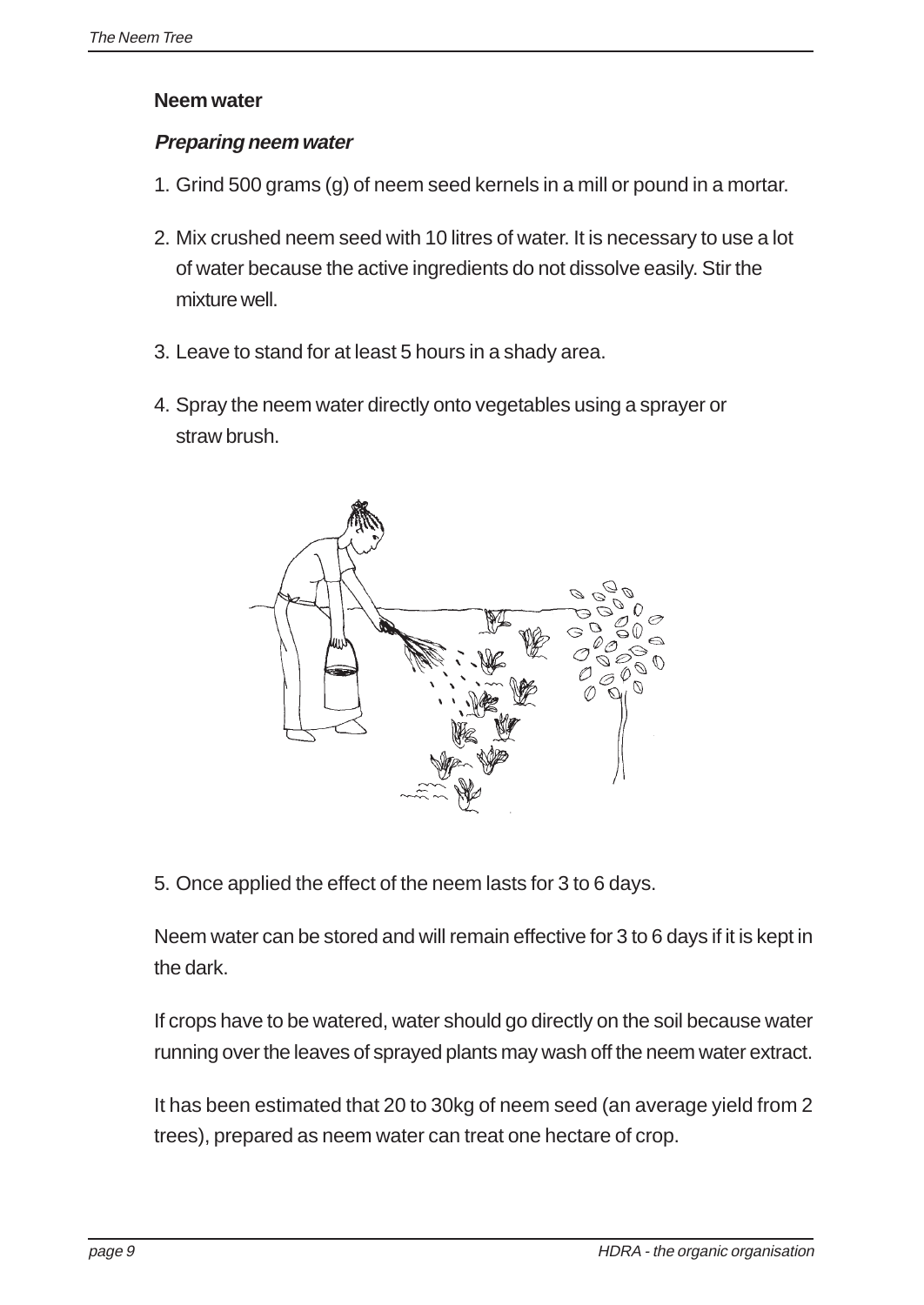## **Neem water as a spray to control cutworms**

Water based neem spray is most effective against pests such as cutworms. During the day the caterpillars stay on the ground and feed on plant roots. At night they eat young stems. Plants most affected include many vegetables and other affected plants include maize, tobacco and coffee.

Neem water should be sprayed at the point where the young plants emerge from the ground.

## **Neem water taken up by plants**

Some plants will take up neem extract through their roots and into the leaves and other parts of the plant. The water based neem extract described above may be tried. Only some plant species take up the active ingredients; for example beans take up azadirachtin, but potatoes do not. Insects which feed on the parts of these plants where the azadirachtin is carried around in the plant, can be controlled in this way.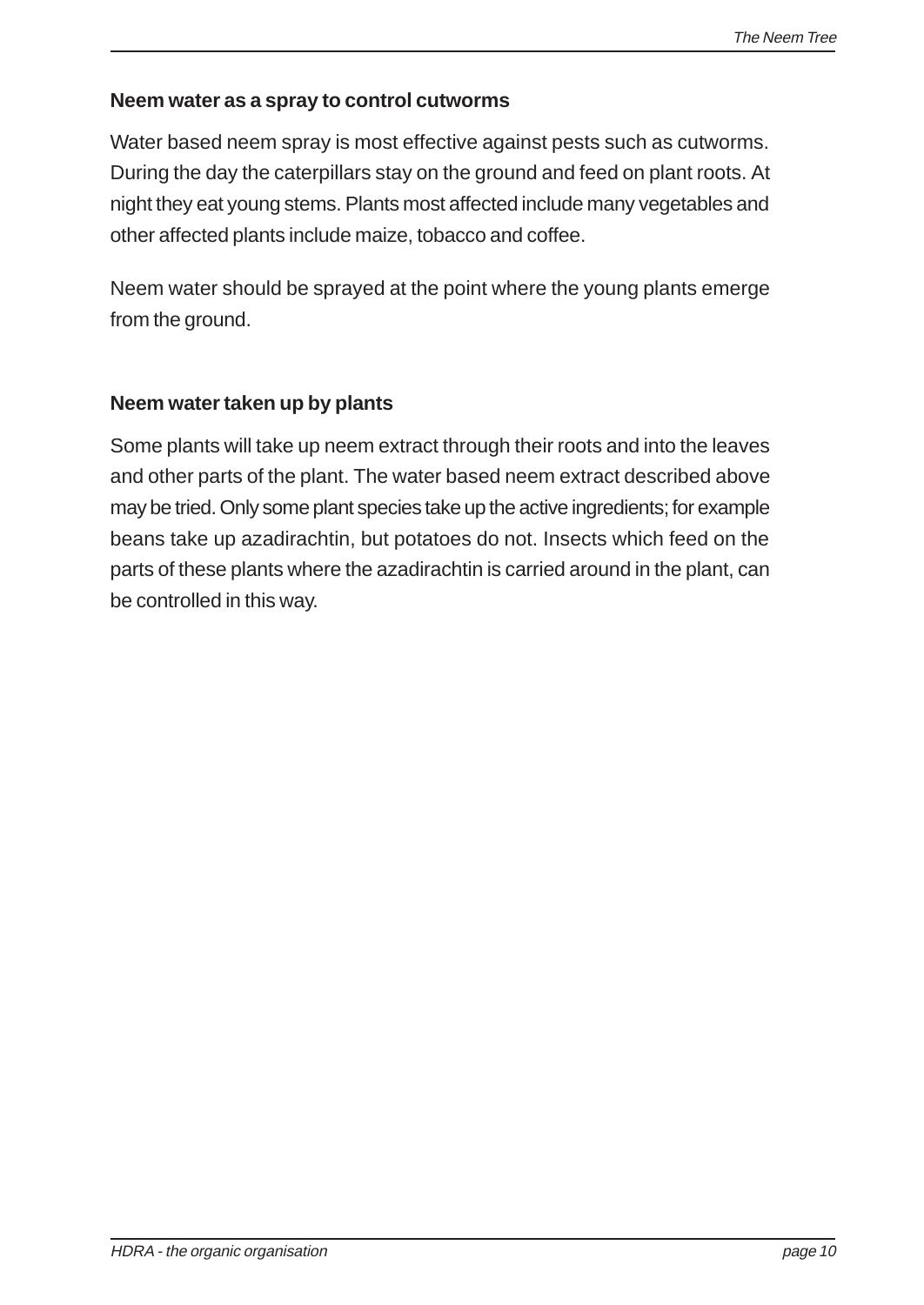# **What pests can neem extract be used against?**

Neem extracts are better at controlling some pests than others. Cold pressed neem oil and seed cake can both be used for pest control. The leaves can also be used to control pests, but there is less of the useful chemicals than in the seed.

## **Good control**

Neem extract is usually most effective against beetle larvae, butterfly and moth caterpillars as their development into actual beetles is impaired. Examples of these are Mexican bean beetle larvae, Colorado potato beetle larvae and diamondback moth.

Neem is very effective against grasshoppers, leaf miners and leaf hoppers, for example variegated grasshoppers, green rice leafhopper and cotton jassid. When neem is taken up by the plant it will usually affect leaf hoppers and plant hoppers because they feed from the inner part of the plant which carries the azadirachtin around inside the plant. Grasshoppers will stop eating almost immediately after neem extract is applied but caterpillars may not stop eating for 2 or 3 days.

Controlling locusts with neem is very effective. neem spray makes them slow, flightless and solitary as opposed to a swarming mass.

Neem provides good control for various flies. The horn fly breeds in animal dung. If neem is fed to animals the flies are repelled by the smell and taste of neem in the dung. The same is true for fruit flies. Neem water sprayed under fruit trees, where fruit flies usually breed and larvae develop, stops the growth of the larvae into flies.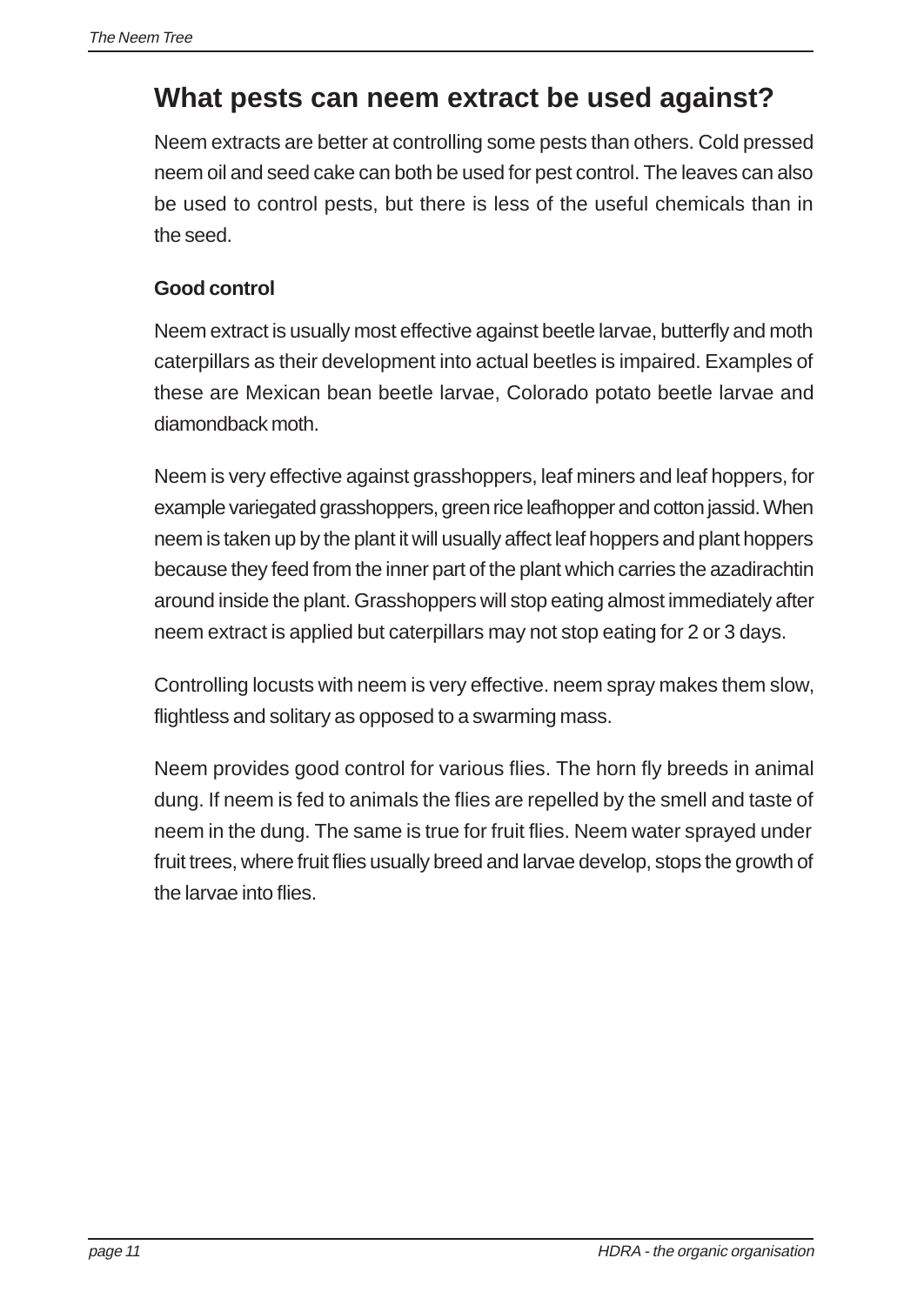## **Some control**

Neem is fairly good at controlling adult beetles, aphids, white flies and armyworms. These are less likely to settle and lay their eggs for some time after spraying. Beetles that feed on plant material as adults, such as the brown leaf beetle, may sometimes avoid plants treated with neem extracts. Beetles and weevils avoid grain or other crops which are stored in containers which have been treated with neem. Aphids avoid plants which are sprayed regularly.

When neem extracts are taken up by the plant it will not control aphids in the same way as it does hoppers because aphids feed on the outer layer of the plant which contains very little of the neem extract.

## **Poor control**

Neem gives only poor control of mealybugs and scale insects, adult bugs, fruit maggots and spider mites.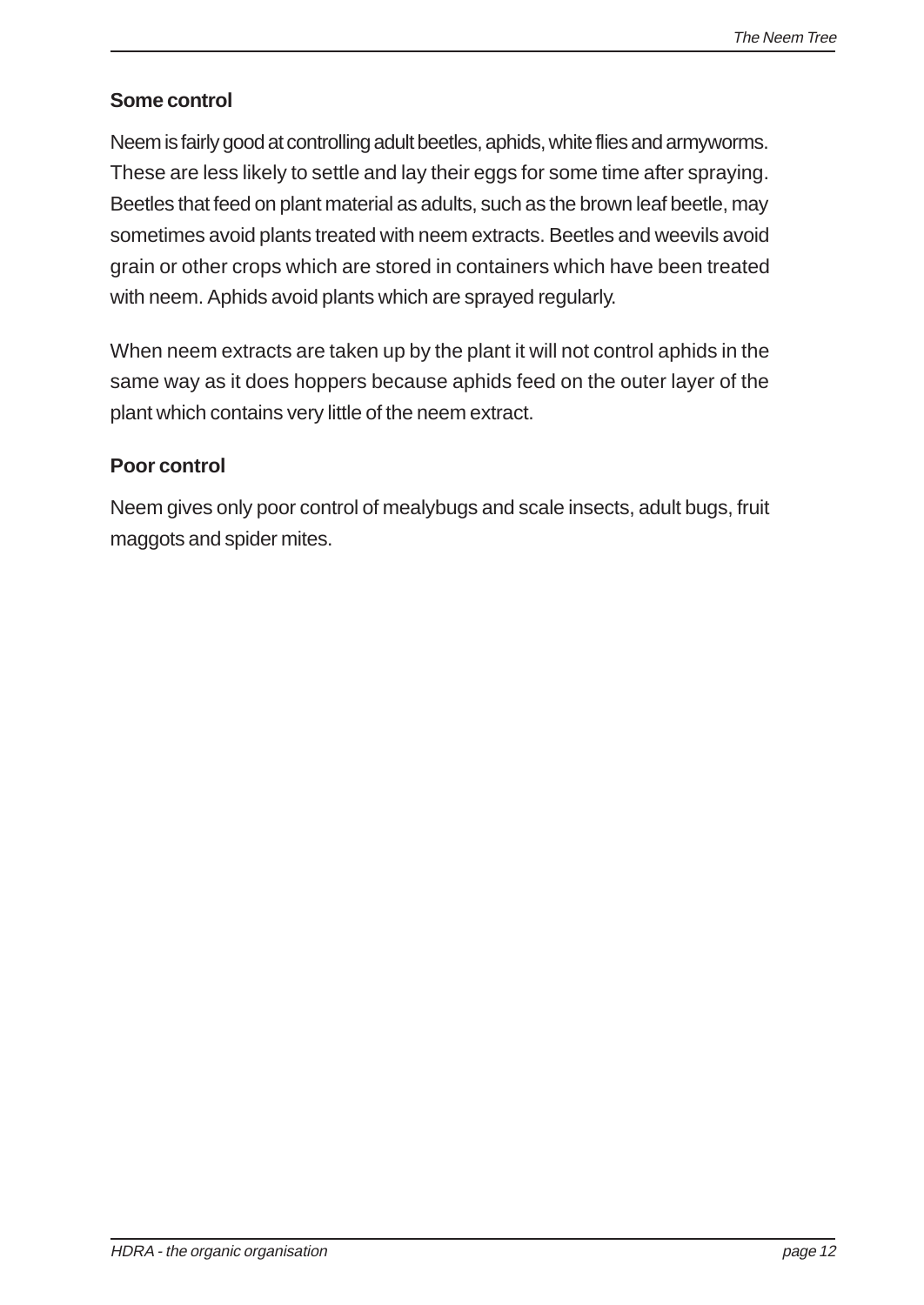# **Why use neem for pest control?**

Pests are often controlled with man made chemicals which have many harmful effects.

- Artificial chemicals kill useful insects which eat crop pests.
- Artificial chemicals can be very bad for the health of people who use them and people who eat food with small amounts of chemicals in the skin, the leaves or on the surface.
- Artificial chemicals can stay in the environment and in the bodies of animals causing problems for many years.
- Artificial products are very simple chemicals and insect pests can very quickly, over a few breeding cycles, become resistant to them and can no longer be controlled.
- Artificial chemicals are often expensive and unaffordable.

Neem, however, has properties which are very effective against many pests and diseases, and it is not harmful to the environment.

- Neem contains several active chemicals which work in different ways. As a result of this, pests are unlikely to become resistant to neem. The most well known natural chemical in neem is azadirachtin.
- Neem is easy to prepare and use, and is environmentally safe and not harmful to man and animals.
- Neem does not usually affect beneficial insects, for example those that eat crop pests. This is because neem extracts must be eaten to take effect. Insects that feed on plant tissue are likely to be affected but those that feed on nectar or other insects are unlikely to eat enough neem extract to be affected. Beneficial insects include bees, parasitic wasps, spiders and ladybirds.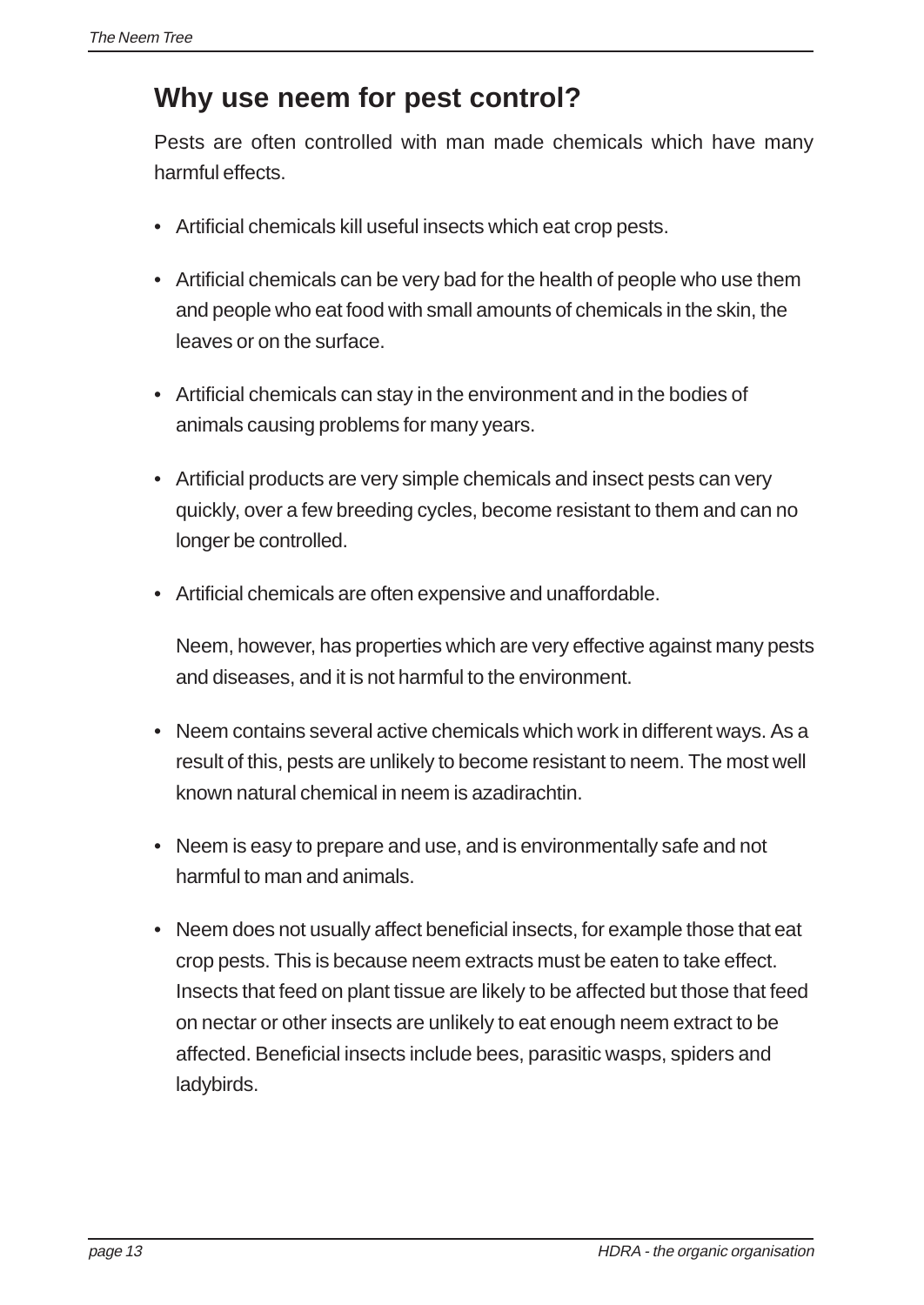# **Other uses of neem**

Almost any part of the neem tree is useful and some of the additional benefits it provides are described below:

- Extracts from the neem tree are also used as mosquito repellents, fertilisers, diabetic food and animal feed.
- Neem leaves and the neem cake which is left over when oil has been removed from seeds can improve soil structure and add to the plant nutrient base.
- Neem leaves can be used to make soil less acid.
- The wood of the neem tree is strong and resistant to termite damage. It is also good for firewood and for making charcoal.
- The neem tree is good for shade and is often planted on roadsides.
- Neem extracts are used to treat many health problems. People bathe in neem water to relieve heat rashes and boils. Neem oil is used against stomach ulcers and rheumatism. Neem bark contains a strong antiseptic and neem is used to make soap and toothpaste. Neem twigs are used to clean teeth.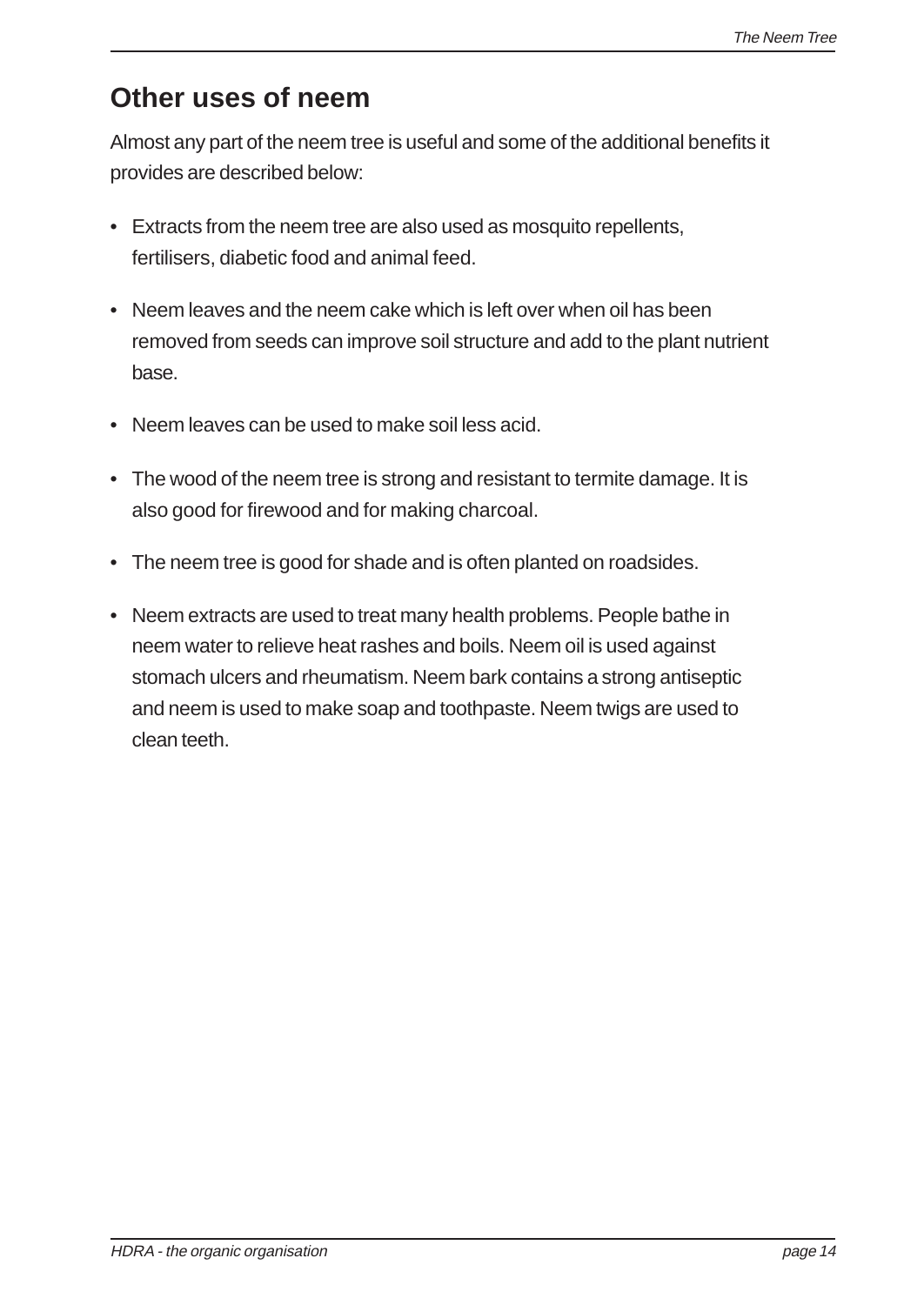# **Reference list**

'**Neem: A Tree for Solving Global Problems**,' (1992) National Research Council, National Academy of Sciences, 2101 Constitution Avenue NW, Washington, DC 20418, USA

'**Neem a Natural Insecticide**,' 34pp. Brochure available from GTZ, Dag - Hammarskjold - Weg 1 - 5, 65760 Eschborn, Germany

For a book catalogue contact: Universum Verlagsanstatt GmbH KG 65175 Wiesbaden Tel: 0611 - 9030252 Fax: 0611 - 9030556 Email: horst-dieter.herda@universum.de

'**Developing Countries Farm Radio Network**,' 1990. Package 16, Item 7. Neem trees provide safe no-cost control of many insects. From DCFRN, 40 Dundas Street West, Box 12, Suite 22B, Toronto, Ontario, Canada, M5G 2C2

'**Rural Production and Use of Plant Preparations for Crop and Postharvest Production**' available from GTZ, Postfach 5180, 6236 Eschborn 1, Bundesrepublik, Germany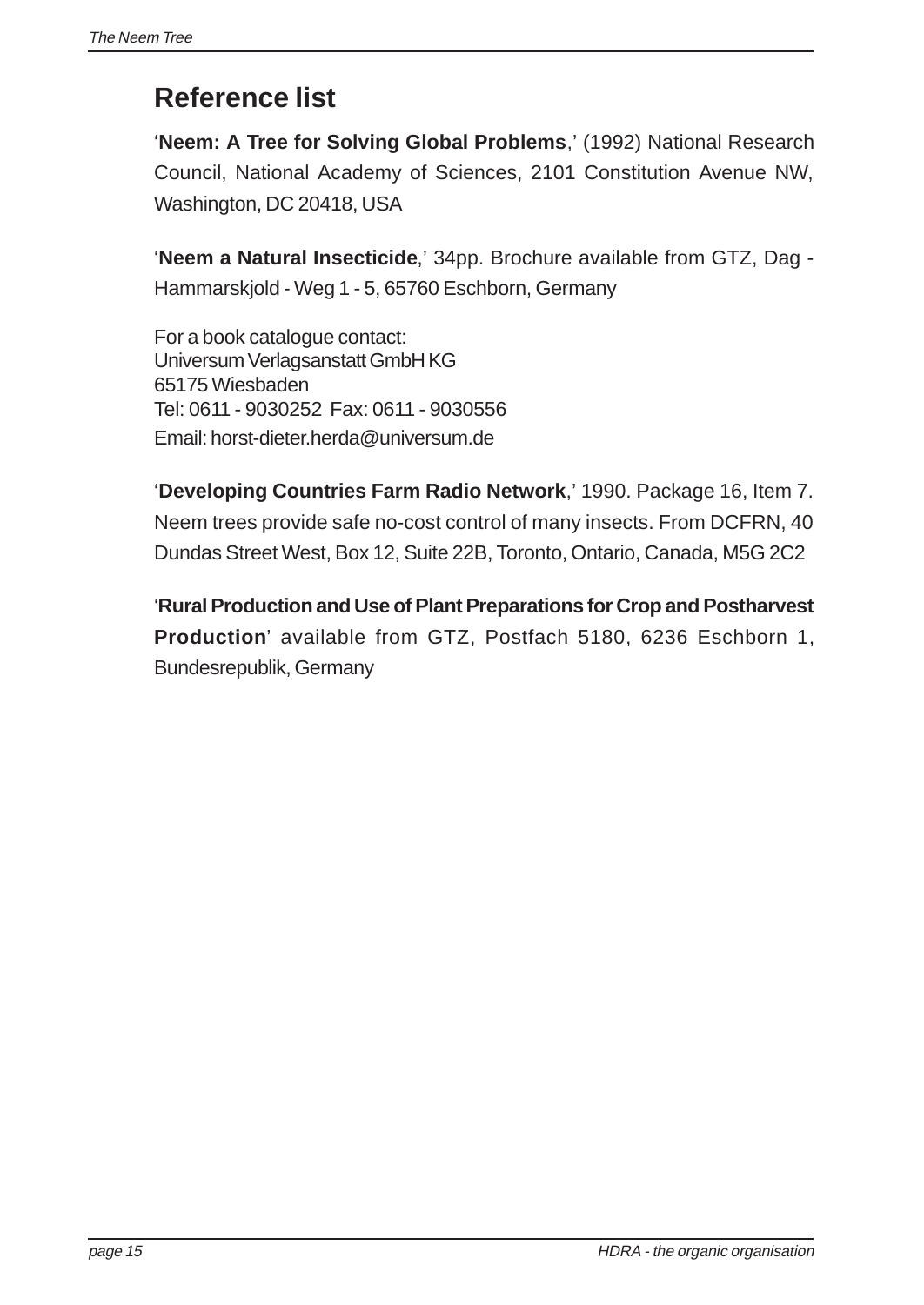# **Notes**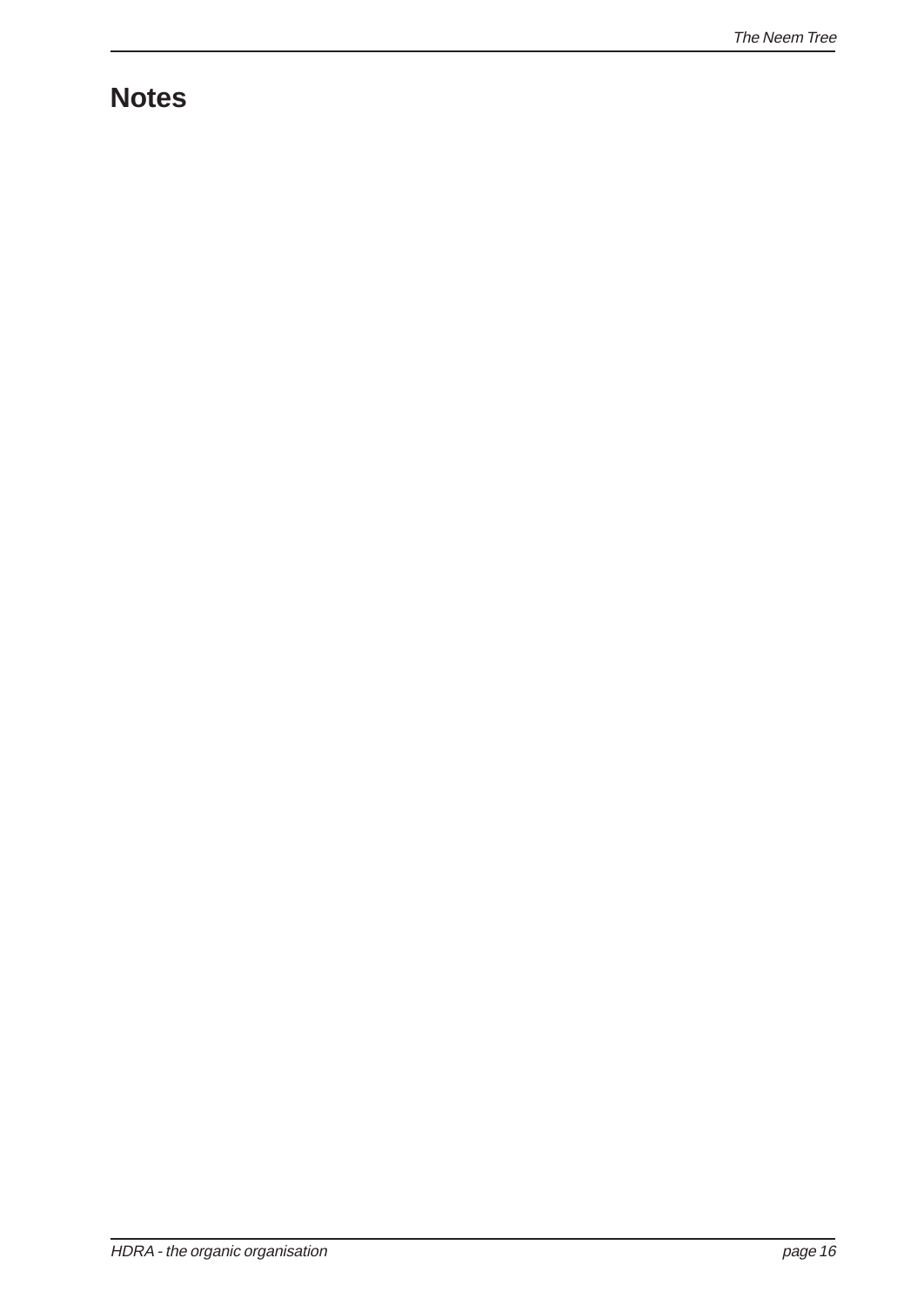# **Notes**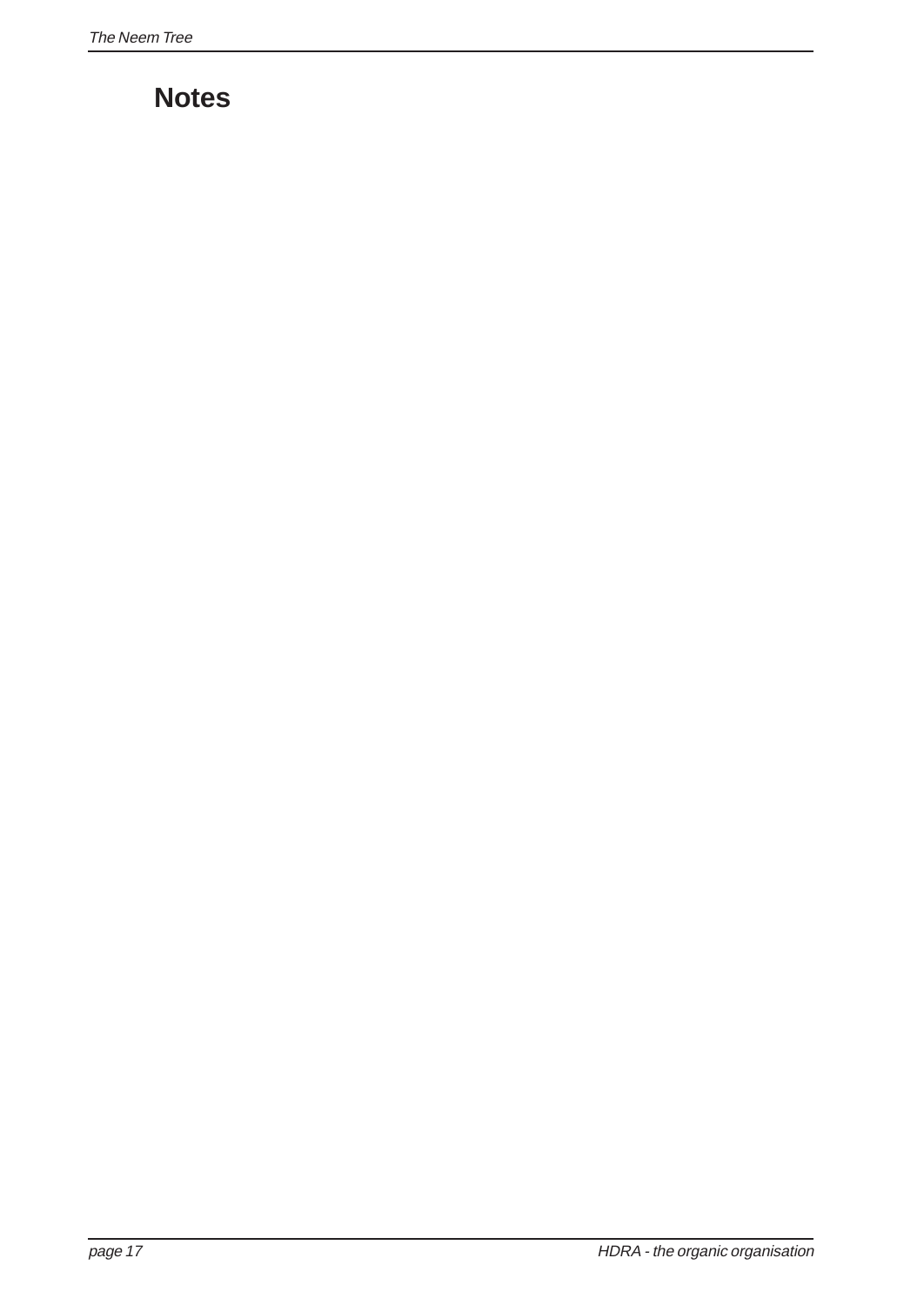# **Notes**